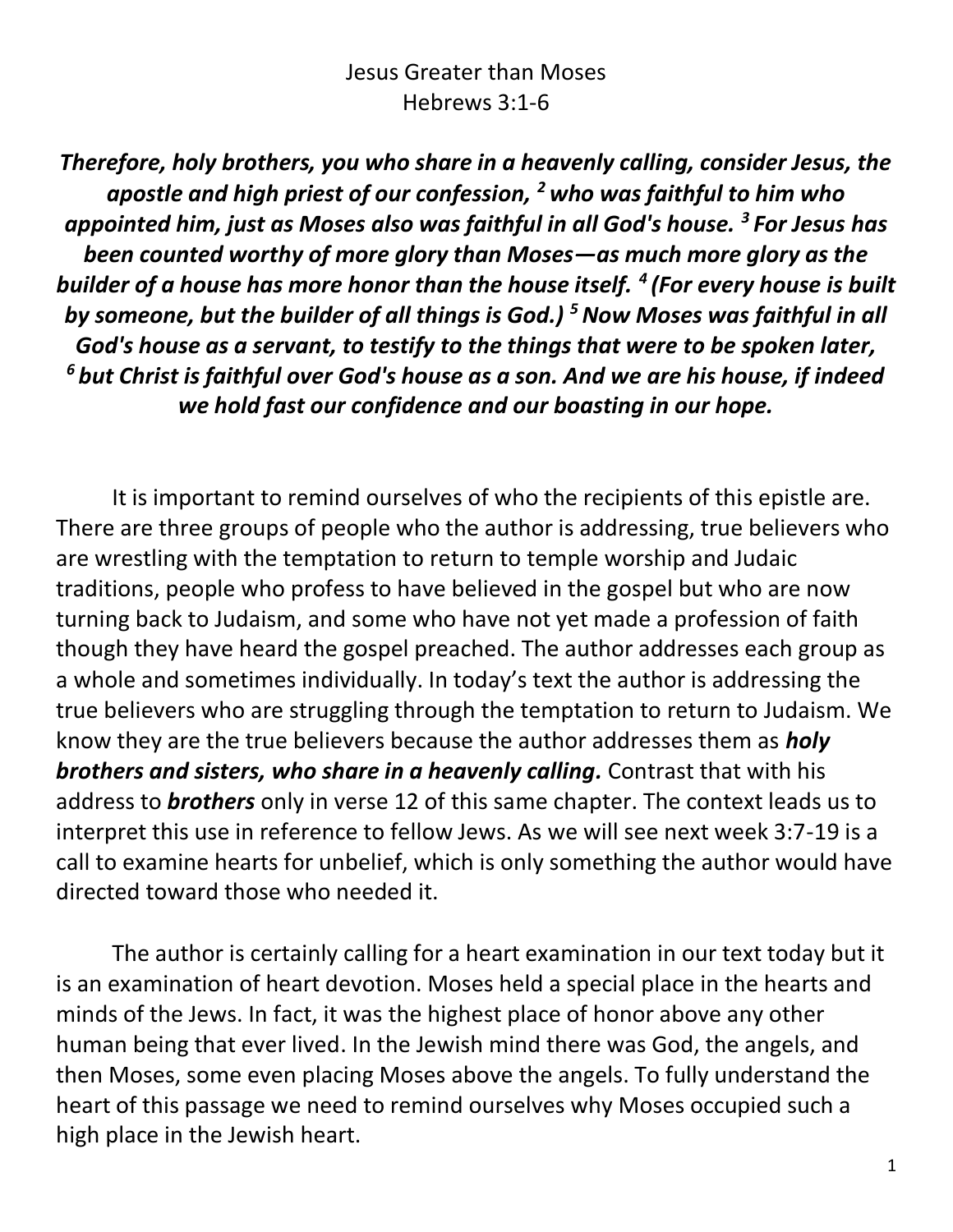- God had miraculously protected him as a baby
- God performed countless miracles in his life, like the parting of the Red Sea
- He was raised in the house of Pharaoh
- He wrote the Torah
- He received the Law
- He spoke to God face to face
- Etc…

There are many more things we could talk about that would have elevated Moses in the minds of Jews but there are two things in particular that we need to look at. First, Moses was God's chosen messenger and mediator between Himself and the Israelites. He was God's sent one. Second, he stood before God as the primary representative of God's people. This leads us to the first argument that the author of Hebrews makes concerning Jesus being greater than Moses.

1. Jesus is Greater in Office (3:1)

# *Therefore, holy brothers, you who share in a heavenly calling, consider Jesus, the apostle and high priest of our confession,*

The author tells his fellow brothers and sisters to consider Jesus (*katanoesate*), which means to fix your mind on intently. He tells them to consider Jesus the apostle and High Priest of our faith, or confession. What is his point? He wants them to see Jesus as the primary apostle (*apostoloi,* sent one) and High Priest (mediator between man and God) of our faith. The author uses a very respectful view of Moses to compare to Jesus. He basically says, Moses was

and very good at it, but Jesus was an even better \_\_\_\_\_\_\_\_\_\_\_. In this particular argument he is saying that Moses was a great messenger sent from God to the people and a terrific representative of the people before God, but Jesus is better. How?

- Jesus was literally the one sent from God as he was sent from heaven to be born of a virgin.
- Moses was sent with a message of blessing and cursing that was good, but Jesus was sent with the ultimate message of salvation through his gospel
- Moses was sent with the authority to speak for God, but Jesus possess all authority in heaven and earth. He is God.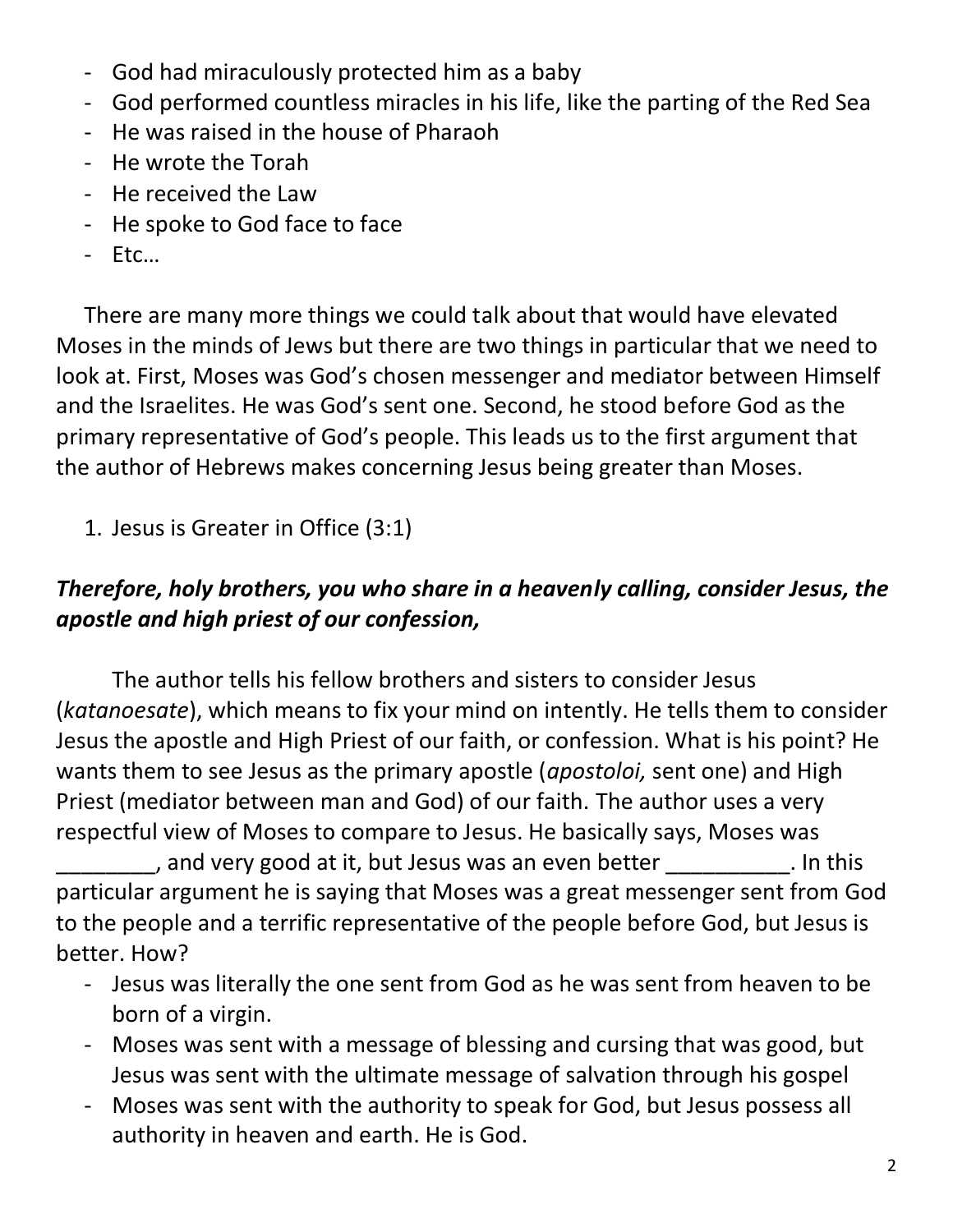- Moses was a great representative for the people as he communicated with God on their behalf at Mt. Sinai, but Jesus is the ultimate representative for God's people as he gave his own life that they may live eternally at peace with their God
- The author will spend a great deal of time demonstrating Jesus as the ultimate High Priest in the next several chapters

The point being made here is that the ministry that made Moses great is the same ministry that makes Jesus even greater. Moses was simply a type and a shadow of Jesus as the apostle and high priest of the Old Covenant. Just as the Old Covenant is inferior to the New Covenant, so also is Moses the mediator of the Old to Jesus the mediator of the New.

2. Jesus is Greater in Faithfulness (3:2)

## *<sup>2</sup> who was faithful to him who appointed him, just as Moses also was faithful in all God's house.*

This is a brief and simple point that really serves as a segway into a greater point but I think it is worth mentioning. Moses was faithful in his ministry to fulfill his purpose as we just discussed. Numbers 12:7 God says, *Not so with my servant Moses. He is faithful in all my house.* However, Moses was still a human being with a fallen nature and he fell short at times. Jesus, on the other hand, never fell short but faithfully fulfilled his mission to perfection. This becomes a more significant point when you look more closely at their missions and their purposes.

# 3. Jesus is Greater as the Builder of God's House (3:4-6a)

*3 For Jesus has been counted worthy of more glory than Moses—as much more glory as the builder of a house has more honor than the house itself. <sup>4</sup> (For every house is built by someone, but the builder of all things is God.) <sup>5</sup>Now Moses was faithful in all God's house as a servant, to testify to the things that were to be spoken later, <sup>6</sup> but Christ is faithful over God's house as a son.* 

Moses was a servant of servants. His life was dedicated to serving God and serving God's people. He paid a price for that life. His life was much like the Old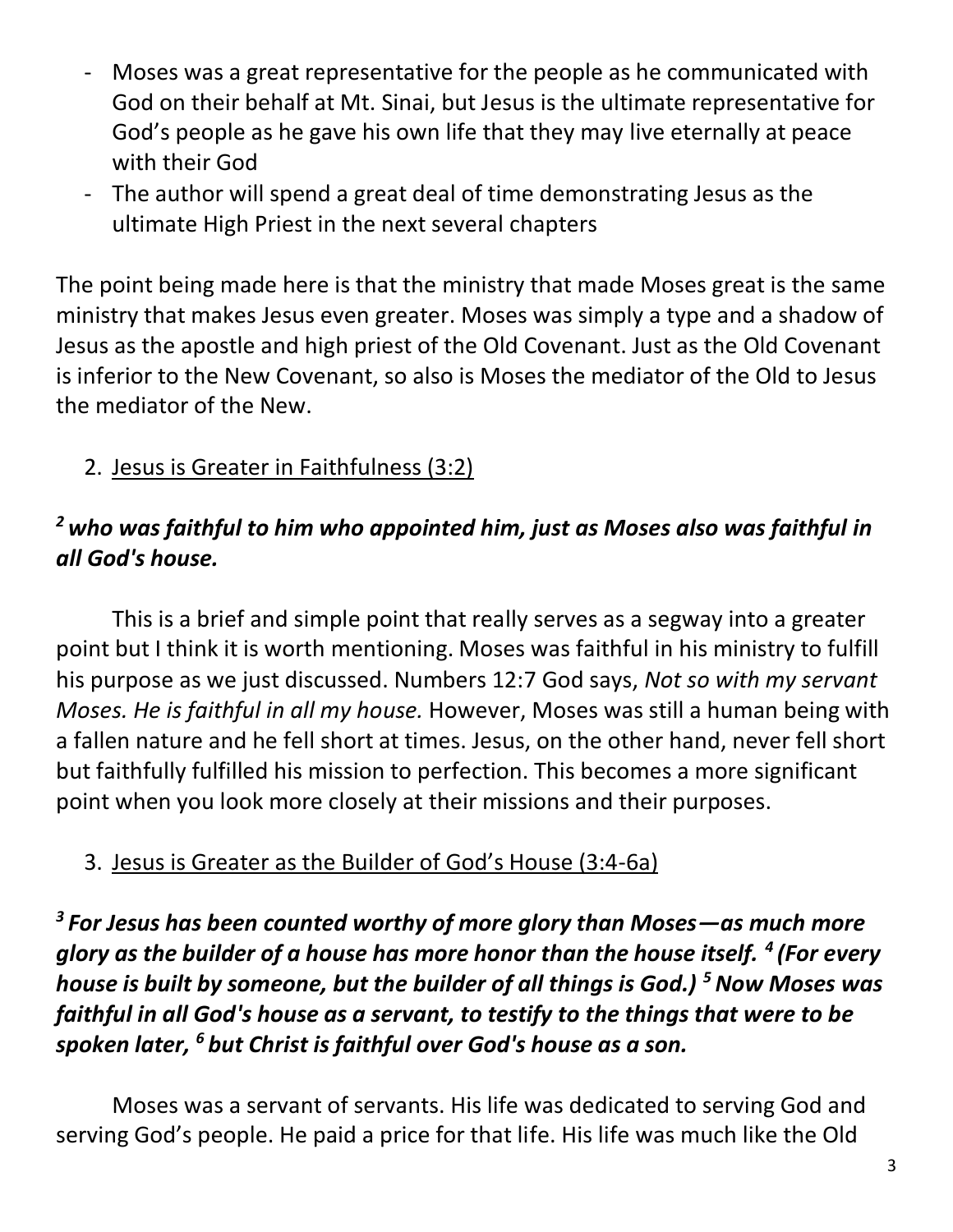Testament equivalent of Paul's New Testament life. It was filled with pain and suffering. Their ministries were very similar as well. Their whole purpose in life was to connect God's people to their God and facilitate a holy communion between the two. Much of the difficulty of this calling came from the fact that God's people are sinners with a sin nature that is always tempted to run away from God. It made their job very difficult. On top of that, Paul and Moses were also sinners with a sin nature that they had to constantly struggle with. In their calling to serve the house of God (God's chosen people) they had to deal with the fact that they were part of the house.

However, in contrast to that, Jesus was fully God and fully man. He was part of the house as a man but he was also separate from the house as God. What does that mean for his ministry?

As a man Jesus was able to fulfill his ministry in the house of God by sympathizing fully with man's plight. Hebrews 2:14-18 *Since therefore the children share in flesh and blood, he himself likewise partook of the same things, that through death he might destroy the one who has the power of death, that is, the devil, <sup>15</sup> and deliver all those who through fear of death were subject to lifelong slavery. <sup>16</sup> For surely it is not angels that he helps, but he helps the offspring of Abraham. <sup>17</sup> Therefore he had to be made like his brothers in every respect, so that he might become a merciful and faithful high priest in the service of God, to make propitiation for the sins of the people. <sup>18</sup> For because he himself has suffered when tempted, he is able to help those who are being tempted.*

As God Jesus was able not only to be a servant in God's house, he was also its builder, which is something no human could ever do, including the Bible greats like Paul and Moses. Jesus died to build the House of God. 1 Peter 2:5 *you yourselves like living stones are being built up as a spiritual house, to be a holy priesthood, to offer spiritual sacrifices acceptable to God through Jesus Christ.*

#### 4. Jesus is Greater in Position (3:5-6a)

*Now Moses was faithful in all God's house as a servant, to testify to the things that were to be spoken later, <sup>6</sup> but Christ is faithful over God's house as a son.*